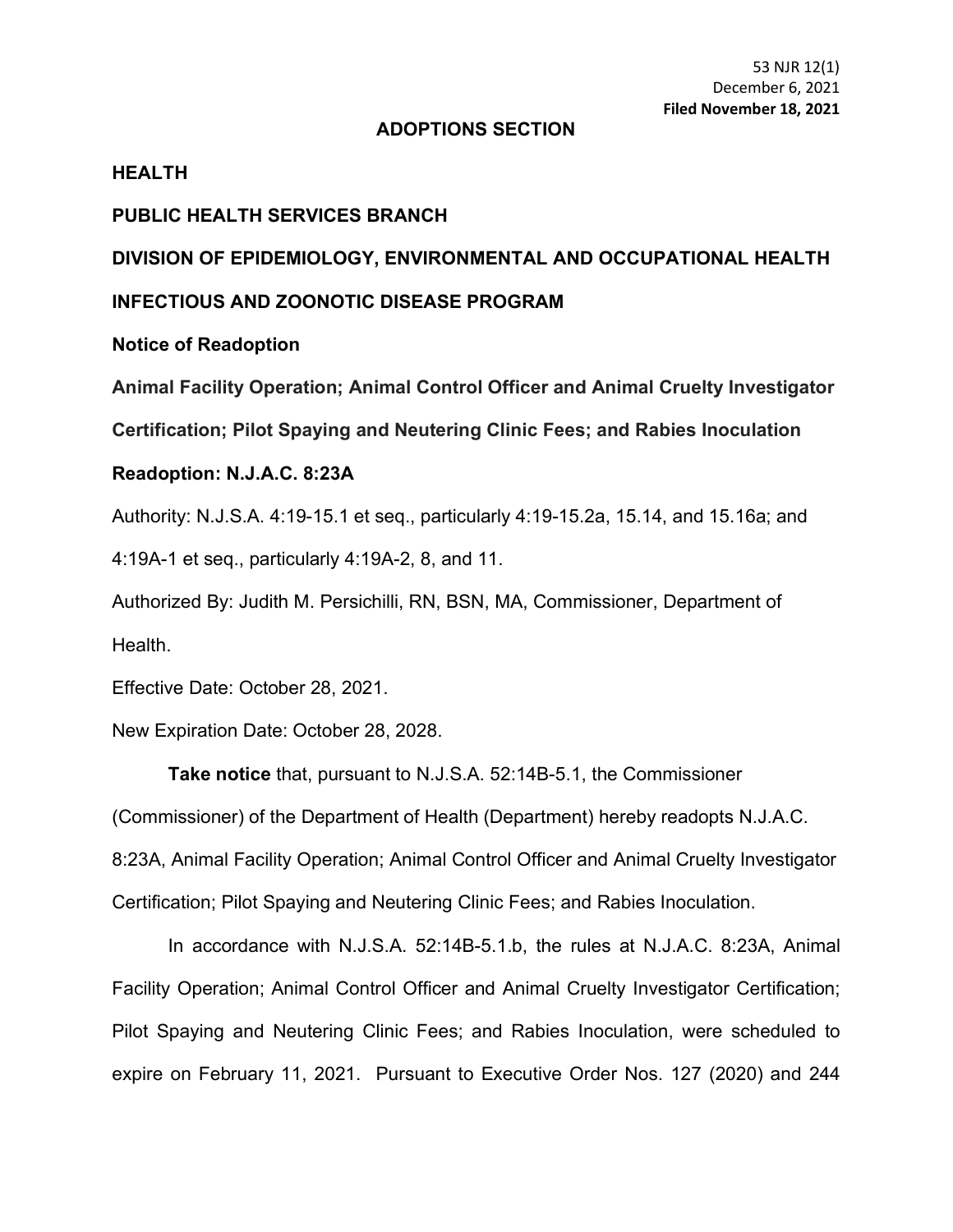(2021) and P.L. 2021, c. 103, any chapter of the New Jersey Administrative Code that would otherwise have expired during the Public Health Emergency originally declared in Executive Order No. 103 (2020) is extended through January 1, 2022. Therefore, this chapter has not yet expired and the 30-day filing date pursuant to N.J.S.A. 52:14B-5.1.c has not yet occurred, therefore, pursuant to Executive Order No. 244 (2021), and P.L. 2021, c. 103, this notice of readoption is timely filed.

N.J.A.C. 8:23A establishes standards for animal facility operations, spaying and neutering of domestic animals, certifying animal control officers, rabies inoculation in domestic animals, and assessing penalties for violation of this chapter. Subchapter 1, Sanitary Operation of Kennels, Pet Shops, Shelters, and Pounds, governs the sanitary requirements of those animal facilities. Subchapter 2, Animal Control Officer and Animal Cruelty Investigator Certification, establishes the qualifications and certification process of animal control officers. Subchapter 3, Pilot Low-Cost Spaying and Neutering Clinic Surgery Fees, sets forth the fees to be charged by the Pilot Low-Cost Sterilization Clinic. Subchapter 4, Rabies Inoculation, provides the inoculation requirements for dog licensure. Subchapter 5, Penalty for Violation, sets forth monetary penalties for violation of this chapter.

The Department is developing a rulemaking to extensively revise and update existing N.J.A.C. 8:23A and anticipates filing this rulemaking with the Office of Administrative Law for processing in the ordinary course. However, the COVID-19 pandemic necessitated the reallocation of many Department personnel and resources to pandemic response activities, hindering the Department's efforts to finalize the anticipated rulemaking prior to chapter expiration. Therefore, the Department will not be

2